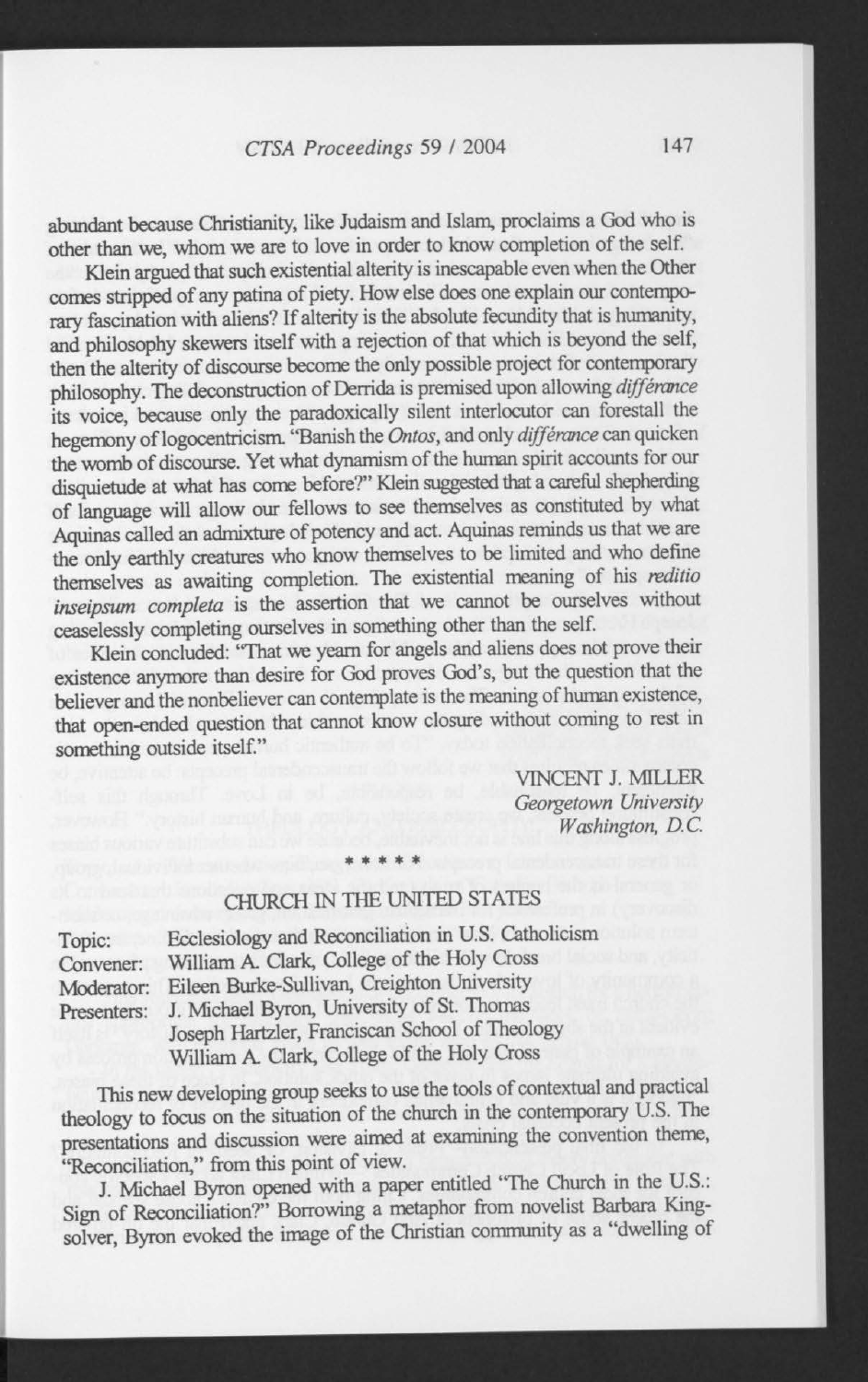hope." The church's mission of reconciliation in the world is that of providing "the bridge between that which is hoped for and that which is." In the wake of the abuse scandals, the church itself needs such a bridge, and yet by some "the very need for internal reconciliation is itself regarded as capitulation before something sinister." Here lies the "fault line" in the U.S. church today, characterized by the difference between conceiving sacrament in primarily objective and "metanarrative" terms, or in primarily existential and relational terms. Byron elaborated five ecclesiological "correctives" for a truly reconciling church. Such a church must understand itself as: (1) pragmatic, recognizing "that a sacrament of reconciliation is acknowledged as such on appeal to its salutary effects in human well-being"; (2) dynamic, "known as a doing rather than as a static being"; (3) eschatological, rather than immutable, and so able "to attend to *all* the data of history"; (4) truly Catholic, welcoming "the challenge of rendering itself credible in each particular context"; and (5) dialogical, and therefore seeking "openness, the presumption of good faith and good will, and a lack of fundamental suspicion."

In "The Redemptive Role of The Church: Lonergan and Reconciliation," Joseph Hartzler continued the themes of contextualization and dialogue. Referring to Harvard Law professor Martha Minow, Hartzler noted that, in processes of reconciliation, the recognition of context is not the end but rather the beginning of the required analysis. The anthropological vision of Bernard Lonergan is a useful tool for understanding the context within which the church in the U.S. must seek reconciliation today. 'To be authentic human persons and authentic communities requires that we follow the transcendental precepts: be attentive, be intelligent, be reasonable, be responsible, be in Love. Through this selfconstituting process, we create society, culture, and human history." However, progress along this line is not inevitable, because we can substitute various biases for these transcendental precepts. For Lonergan, bias-whether individual, group, or general-is the neglect of truth (and the ideas and questions that lead to its discovery) in preference for immediate gratification, group advantage, or shortterm solutions. As such, bias "creates situations that result in decline, inauthenticity, and social breakdown." It is the process of redemption, taking place within a community of love, which can move us beyond such decline. This process in the church must lead us to confront clericalism, an example of group bias made evident in the abuse scandal. The notion that the scandal is now "history" is itself an example of general bias that would short-circuit the reconciliation process by avoiding ultimate issues in favor of the quick solution. In place of these biases, "dialogue is a vital and instrumental component in the process of reconciliation in the present ecclesial crisis."

In the final presentation-'Truits of Division, Or Seeds of Reconciliation? The Role of Local Church Communities"—William Clark added a specific concern for local church communities. Citing both the church's abuse scandal and the recent abuse of prisoners at Abu Ghraib, Clark noted that the oft-ignored